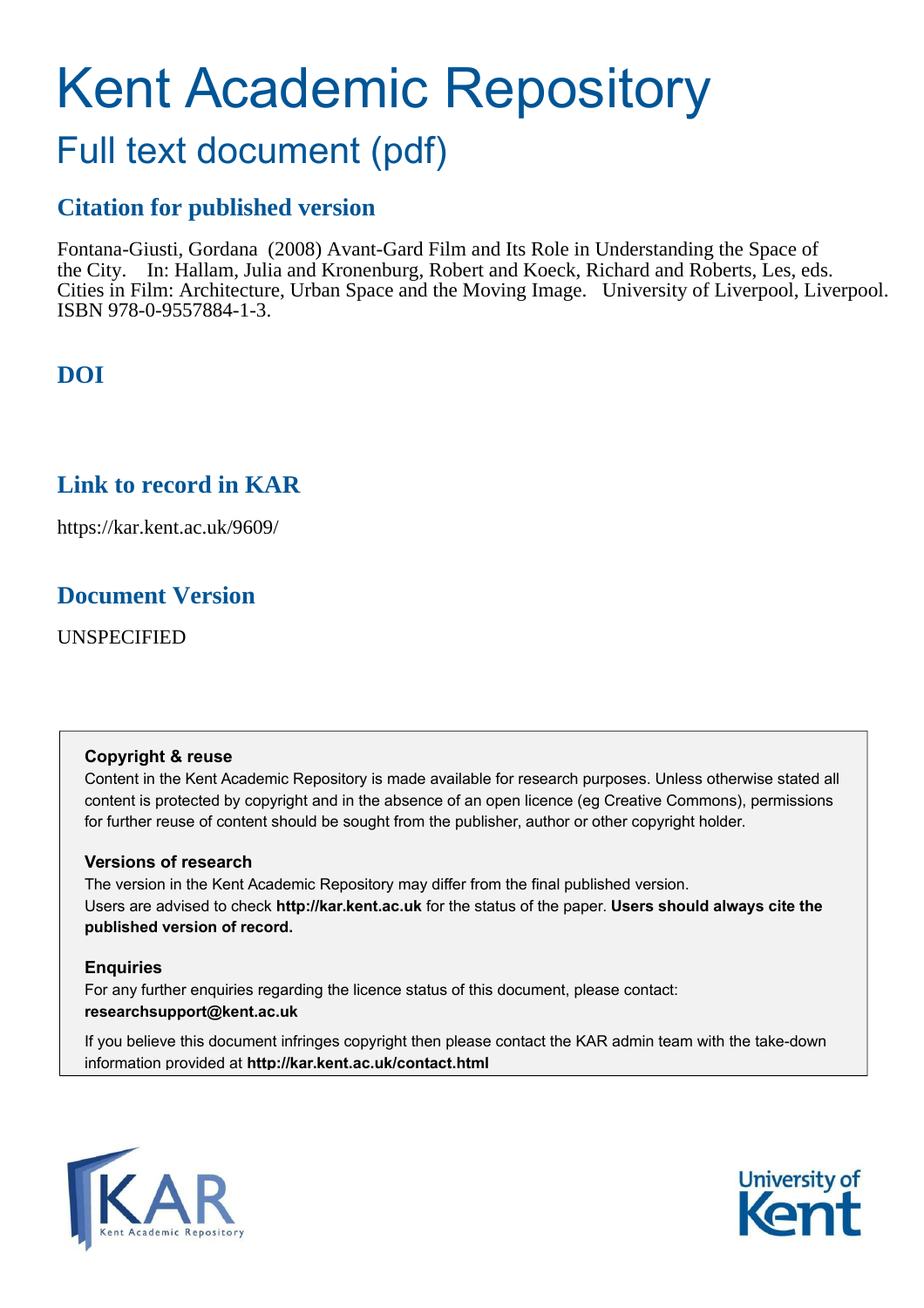## **Avant-Garde Film – and Its Role in Understanding the Space of the City**

#### Prof. Gordana Korolija Fontana-Giusti, University of Kent g.fontana-giusti@kent.ac.uk

This paper will address the category of film with the emphasis on spatial analysis that is relevant in the making and the perception of the moving images. Historically, film has been a product of a predominantly urban psyche, as its emergence is linked to the modern city. As a result of its dissemination, film continues to affect our perception and understanding of the city space.

This analysis is followed by the examination of selected examples of the avant-garde film production concentrating on the work of the Constructivists in1920s Russia and examples of the production in the1950s France and Japan.

#### **The role of film in perception and understanding**

All representations, including film, are unstable categories and are always in a state of flux. Consequently the way in which we perceive and represent space in various media, including film, changes. Driven by our desire, the visual models for representing space are always slightly out of phase and in need of renegotiation and restructuring. This is due to the fact that the desire-driven scopic mechanism has the propensity to explore, use and wear out both representations and its visual mechanisms of production. The wish to see and be astonished anew is therefore set to search for novel visual regimes and setups.

The invention of different visual mechanisms for both presentation and perception bestows upon us the secondary feeling of identity in space and time that is experienced as delight. The sense of identity is therefore established by the systematic production of differences characterised by this constant search for newness. This gradual but nevertheless perpetual mutation of visual mechanisms of representation is paramount.

Both cognitive theory and psychoanalysis have been involved in theorising this phenomenon. Cognitive theory, provided the vehicle for the examinations of the role of film in the works of Rudolf Arnheim (1954/74, 1958) ) and more recently David Bordwell (1989). Affected by the emergence of psychoanalysis and the Gestalt, cognitive theory stated that people's perceptions, feelings, and actions result in significant part from the processes that are beyond the input to the senses. In regards to the same issue the emphasis of psychoanalysis has been on the examination of the role of the libido and the unconsciousness.

Both schools of thought agree that the processes of perception depend upon prior mental representations that subsequently become projected onto the world as a way of ordering it, or making sense by arrangement. These inner processes construct, in a significant sense, something new out of the data - a stable perceptual world consisting of both an inference about the state of its affairs in the environment, but also of ideas, theories and attitudes.

According to the cognitive theorists, for evolutionary reasons the mental constructs that we bring to the task usually correspond to the patterns shaped by the environment itself. In this constellation the roles of architecture and urban design cannot be underestimated as they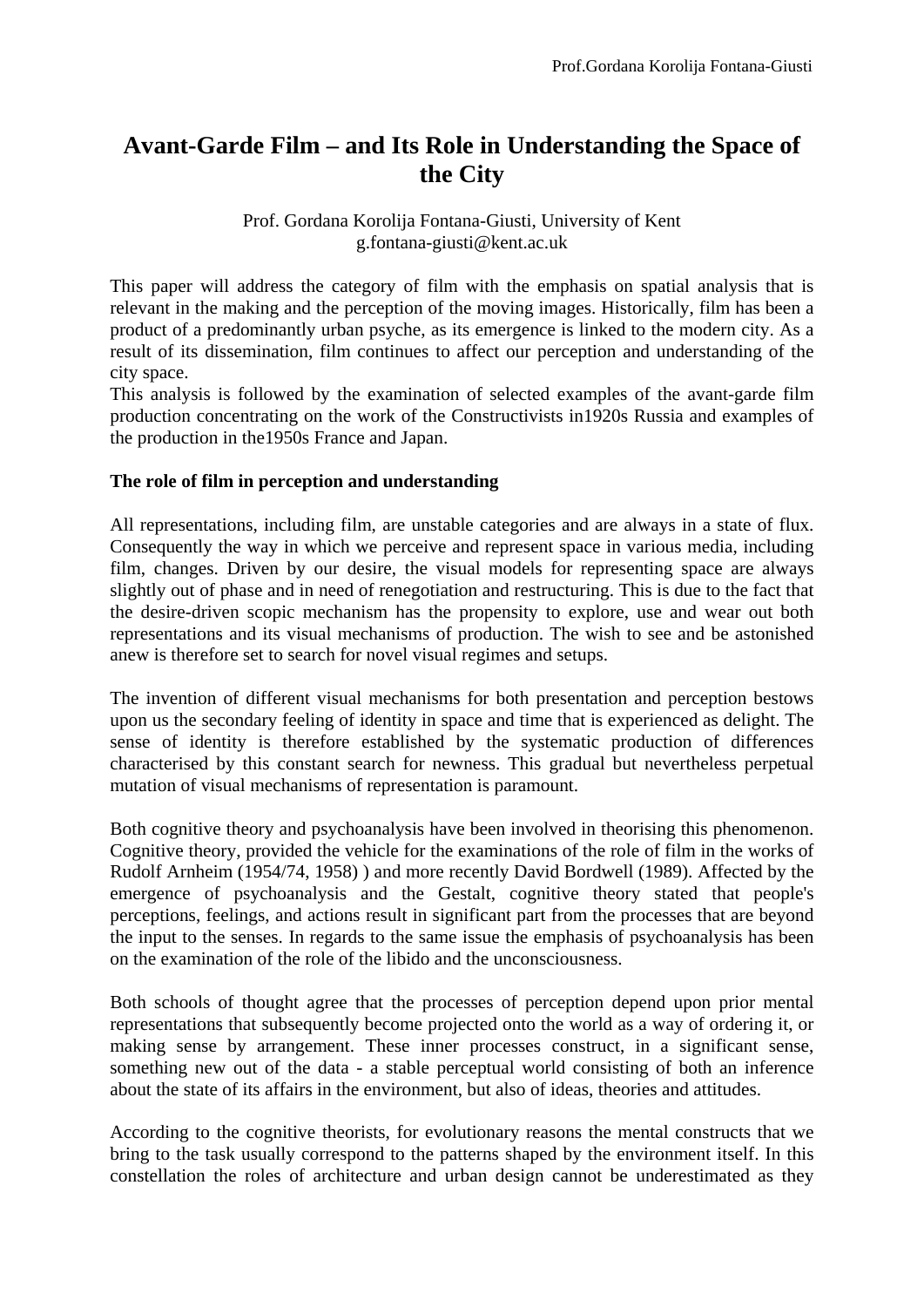provide the psyche with the blueprints by which it will outline and mould most of its ideas and theories.

Eyes are given to us at birth, but vision is not. We gradually construct it as we progress through life. For example, the "early vision" processes taking place in the cells of various parts of the eye have the role of sharpening and exaggerating minute variations of illumination, texture, and other clues. This is visual data is collected in the early life and stays in the subject's depository. The same goes for the tactile quality of objects and materials that become linked to their visual perception. Experiences of certain spatial configurations about the relationship of the inside/outside, of the threshold, of climbing, descending or falling etc. are all stored and embodied in the subject.

Through these experiences the visual system "constructs" objects from our rather disorganised visual field. However this construction doesn't mean complete creation, instead the perception is the product of the collaboration between external spatial phenomena and internal processes (Arnheim 1958). The first house, the neighbourhood and the city - have their roles in the formation of our ability to perceive spatially. The specific qualities of the perception will be unique and personal, determined by the experiences of different setups and their configurations and by our own imagination.

#### **Film and spatiality**

Film has a privileged position in this context. It offers for viewing and appropriation numerous visual and spatial assemblages that join the psyche's amassed inner supply of spatial and visual configurations.

From the point of view of the subject, there is always a desire for newly generated physical and mental spaces where announcements and creations can happen. The promise and the belief is that in these freshly formed spaces the dichotomies, as oppositions between rival entities, may be considered, reconciled and understood as belonging to metaphysics. Film appears to be able to provide such a space.

Like the perspective in Quattrocento (Korolija Fontana-Giusti, 1999), the emergence of film has granted the same comfort and reassurance about the world. The comfort arises from the fact that the realm of internal processes and imagination (fantasy) could be first externalised and then retrieved in the form of the film. This room and the opening for fantasy is about going beyond and surpassing the outdated. In this sense the role of the avant-garde film is exceedingly pertinent. It contains and marks big leaps in the habitually gradual mutation/evolution of representations, visual mechanisms and vision itself.

On the subject of film and reality, Rudolf Arnheim (Grundmann, 2001) points out the crucial difference between him and Siegfried Kracauer. For Kracauer the world was understood as a raw material and photography and film were in the business of "rescue of outer reality" by introducing physical nature in its original state. By contrast Arnheim argues: "But images do not imitate reality, they *hint* at it. They have the ability to make the *essential* part *visible*, and are thereby a fundamental principle for understanding the world. Vision and perception are not processes that passively register or reproduce what happens in reality" (Ibid).

This emphasis on the difference between the *hint* at reality and the *physical imitation* of it is significant. Arnheim continues: "Vision and perception are active, creative understanding.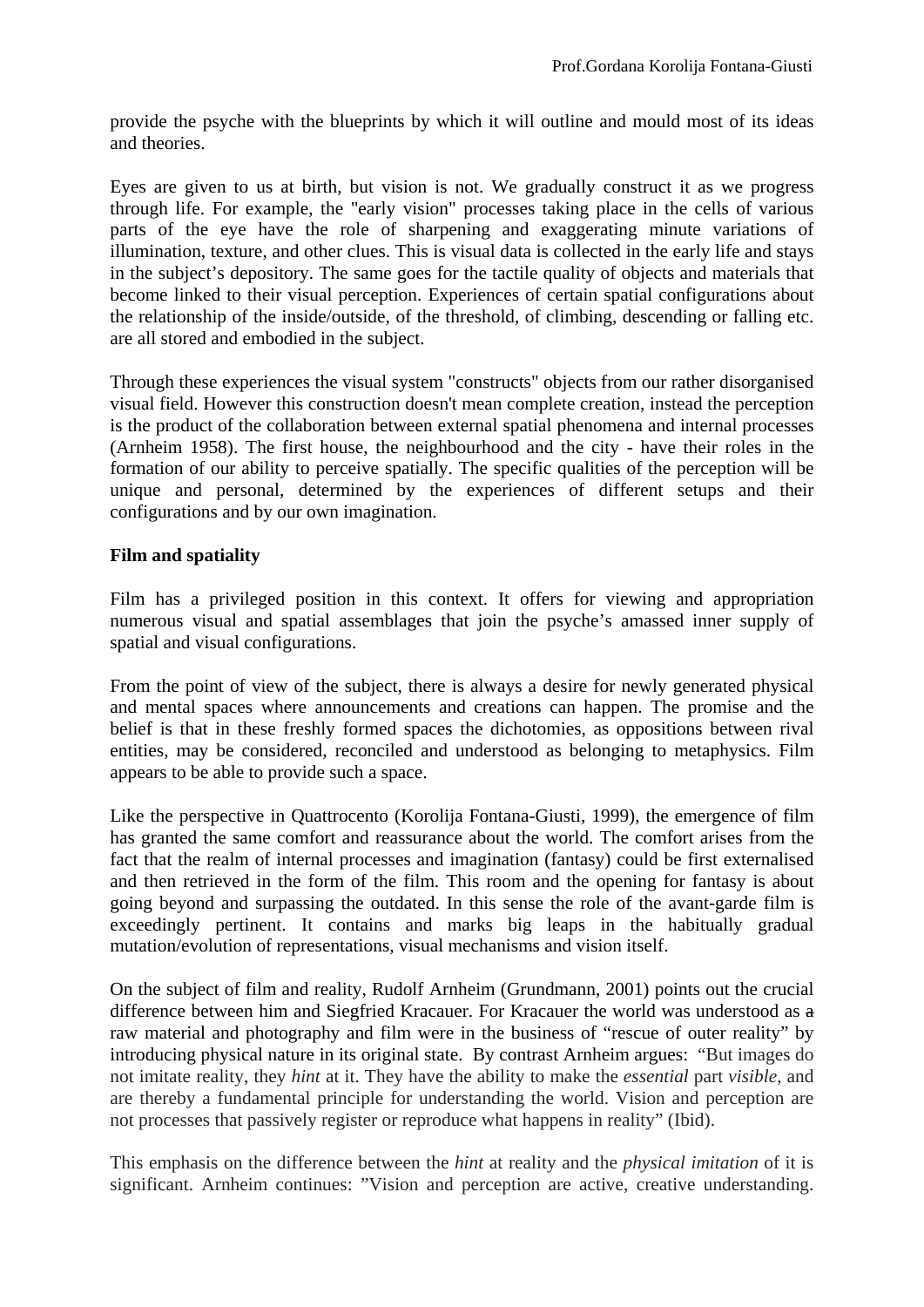You have to imagine the following: When we observe something, then we reach for it; we move through space, touch things, feel their surfaces and contours. And our perception structures and orders the information given by things into determinable forms. We understand because this structuring and ordering is a part of our relationship with reality. Without order we couldn't understand at all. Thus in my opinion the world is not raw material; it is already ordered merely by being observed" (Ibid).

When we use the camera to make a shot, we begin to represent, by means of its lenses and mechanism of capturing the image, *that*, which we have essentially already ordered by observation. However additional play and negotiations happen between us and the camera that result in the footage for viewing and subsequently the montage. The extent to which the work is adding innovation to the viewing depository of the spectators will mark the work's originality. The degree to which that added visual value is able to connect to the subject on various levels will mark its overall signifying, expressive, and emotional value.

#### **Depicting movement in urban space**

One of the main novelties about film had been the fact that it was apparently able to capture the fourth dimension – time. In doing so, it depicted movement as it spread-out. By depicting various kinds of transfer, passage, shift or interchange, film became involved in the exploration of space in a qualitatively new fashion.

Depicting moving rearrangements meant that film was able to represent life as it unfolded in time and space by the speed of twenty four images a second. This is due to the persistence of vision that secures the illusion of motion which results when a series of film images are displayed in this quick succession.

On the unconscious level and expressed poetically, this flux/animation of images meant that for the first time that which moves us all, the spirit (*anima mundi*), (Deleuze 1993) was apparently 'ushered' into previously dead and immobile representations. With film, at stake was something much greater – the representation of the special breath of life that goes through all of us from the moment we are born until the last of our traces are preserved for another person's memory…

While the presentation of movement and life in space and time, sits comfortably with films whose structure follows a textual narrative, the challenge and innovation came from the area of the avant-garde film as it does not necessarily follow the narrative storytelling. Rather it aims to go beyond text in order to explore and experiment with the structure of the film itself (Bordwell & Thompson 1979). This orientation toward trans-textual norms in the avant-garde films allowed for the possibility of sensing beyond conventions.

Concerning architecture, urbanism and the representation of space this experimentation was significant. It enabled the audience to see the cities and the environment in a different way. Crucial contribution is to be found in the early works of the film makers such as Dziga Vertov and Sergei Eisenstein. Their works exhibited ambition and imagination that have shown the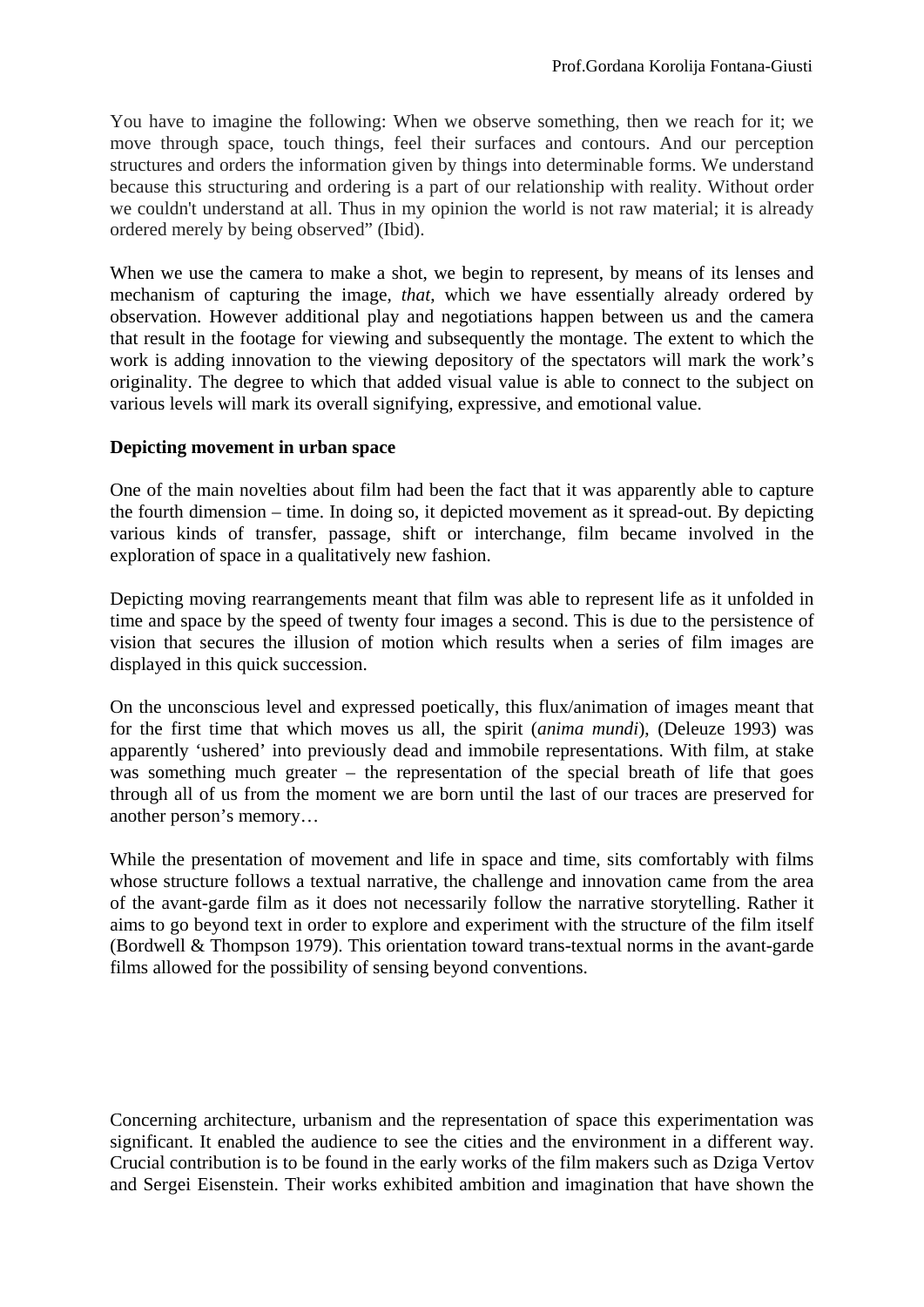inventive power of the new medium. In these ground breaking works by both directors we also sense the cross-fertilisation with other disciplines.



**Figure 1. 1 Dziga Vertov** *Man with the Movie Camera* **(1929)** 

Vertov, initially studied music and later medicine at the Psychoneurological Institute in St. Petersburg while experimenting with "sound collages". He worked for the newspapers and for the Kalinin's agit-prop train. His aim was to capture "film truth"—that is, fragments of reality which, when organized, conveyed a deeper truth routinely not available to the naked eye. In the "Kino-Pravda" series, Vertov focused on everyday experiences, filming marketplaces, bars, and schools, sometimes with a hidden camera and without permission. *The Man with the Movie Camera* (1929) 'Fig.1'*,* for example, is about this kind of exploration of space, cities, movements, vision, sound and speed. It is a novel representation of the experience of daily life.

Sergei Eisenstein (Bordwell 1993, Shaw 2008) is acclaimed for his use of montage, his film structure, fast cuts, sense of rhythm, spatial knowledge, and abstract counterpoints. His most famous shot is architectural in its nature. The anthological take shows baby's pram moving overwhelmingly down the Odessa Steps 'Figs 2 and 3' as advancing soldiers step down at workers, women and children. It is a remarkable scene in its cruelty, and remains seminal in viewers' helplessness, *Battleship Potemkin* (1925).



**Figures 2 and 3 Sergei Eisenstein** *Battleship Potemkin* **– Odessa Steps (1925)** 

The sequence is spatial, architectural and urban. Over the years it has turned the original film location into a major tourist attraction in Odessa. The multiple shots provide a clear idea of space and the workings of its elements. The viewer is painfully aware where the danger comes from. The geometry of the square and of the movement of the army echelon is projected with architectural clarity. They contrast the random soft swarms of people. The swift montage and its arrangement of shots and sequences produce striking effects upon the viewers.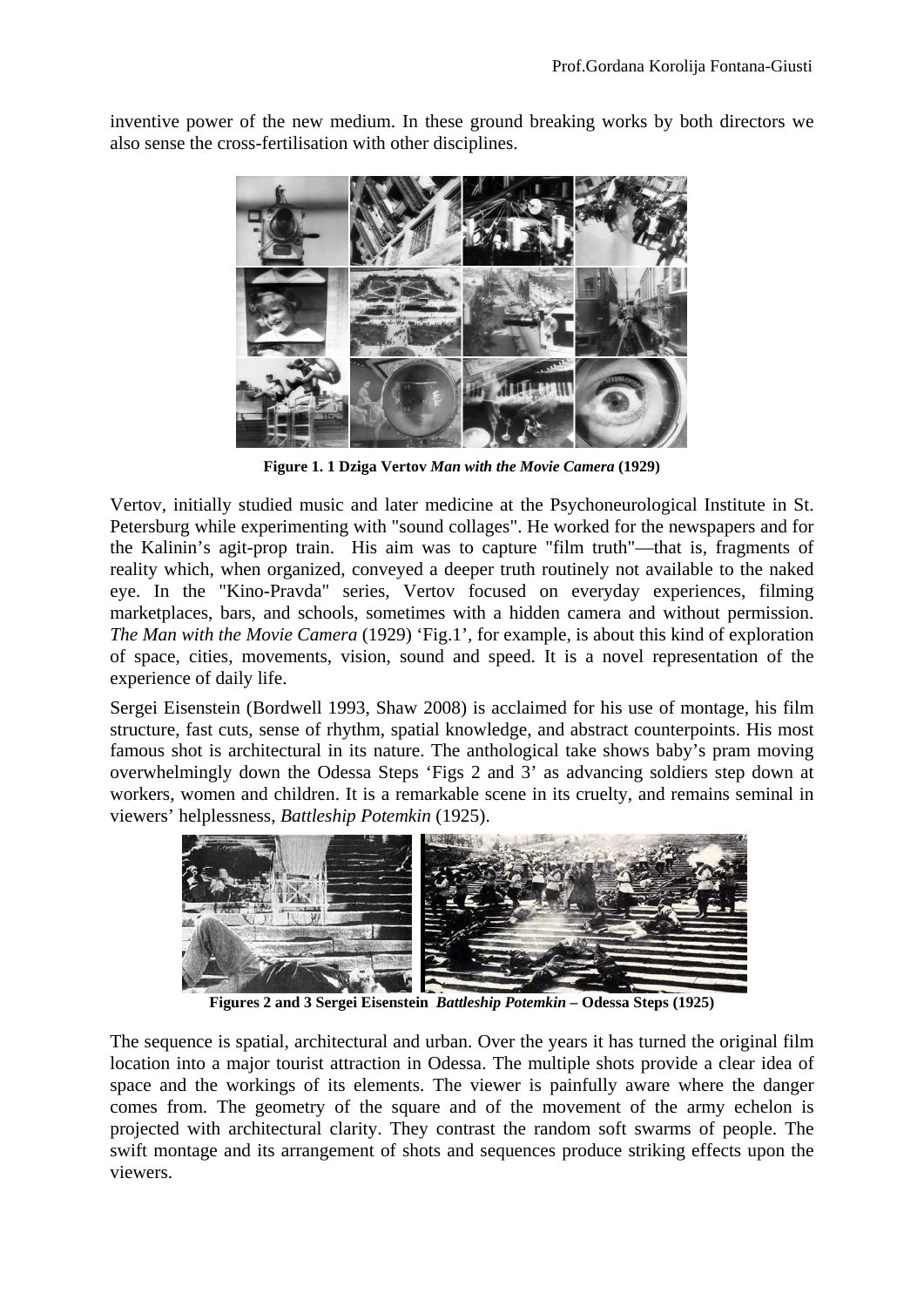In his later essay, Eisenstein argues for organicness of the overall structure: "Organicness can be defined by the fact that the work as a whole is governed by a certain law of structure and that all its parts are subordinated to this canon" (Eisenstein 1949). These concerns about the parts and the whole coupled with the urge to govern them by the same law of structure – the same canon- reads like a page taken from the Renaissance architectural treatises, where the principles could be traced back to the ancient notion of harmony. The five part structure often used by Eisenstein corresponds to the five bays of the classical temple, or the five parts of the Greek tragic drama. Eisenstein, an architect by education, had incorporated into his films the principles that had originally determined his understanding of the notion of structure.

With film's ability to represent time, a fresh language has emerged – an idiom that 'timeless art' of architecture could not embody. Such new expressions were: the overall dynamism of the sequences, the acceleration of cuts taken from different angles producing the effect of urgency, depiction of architecture in movement (the drawbridge in *October*, 1927) and in use (the dying woman and the dangling horse on the same bridge).

Both Eisenstein and Vertov indulged in shooting variety of movements and editing them inventively. The montage included array of the crowds, moving vehicles, trains, buses, ships, bridges etc. Indeed many of these sequences became anthological for Constructivism and film in general. The experiments with spatial representation enriched the understanding of the possibilities that modernism had to offer both as a world view and as a particular system of expression and production. Consequently, a great deal became absorbed into the film syntax, the language of the main stream and later avant-garde cinema.

#### **The city space as impermanence**

One such example is the work of Yasouro Ozu (Bordwell 1988). Ozu's oeuvre comprises many apparently abstract urban shots involving cityscape, pedestrians, vehicles and deep perspectives. Film critics call these "pillow shots"- stating that their role is to give the spectator a rest between the dialogues. They could also be interpreted as typically infused with the Japanese concept of *Mono no aware,* an awareness of the impermanence of things – what Europeans call *sic transit gloria mundi.*

In addition to their documentary or interpretative value, these shots make the settings livelier by means of movement not burdened by the main narrative. Consequently, the film becomes vibrant and instinctive.

As an architect and urban designer I increasingly watch all movies with this private interest in mind. With its big dives into experimentation, the avant-garde production is resourceful about this aspect. For architects these shots are appealing as they are often valuable portrayal of the cities. Streets, cars, trains, trams, pedestrians - are often necessarily involved in the scenes of urban choreography. The dynamism they fabricate has a structural role in the narrative suggesting passages of time or other allusions in regards to the plot. Often the amount of movement would align or contrast itself to the amount of time that needs to be suggested.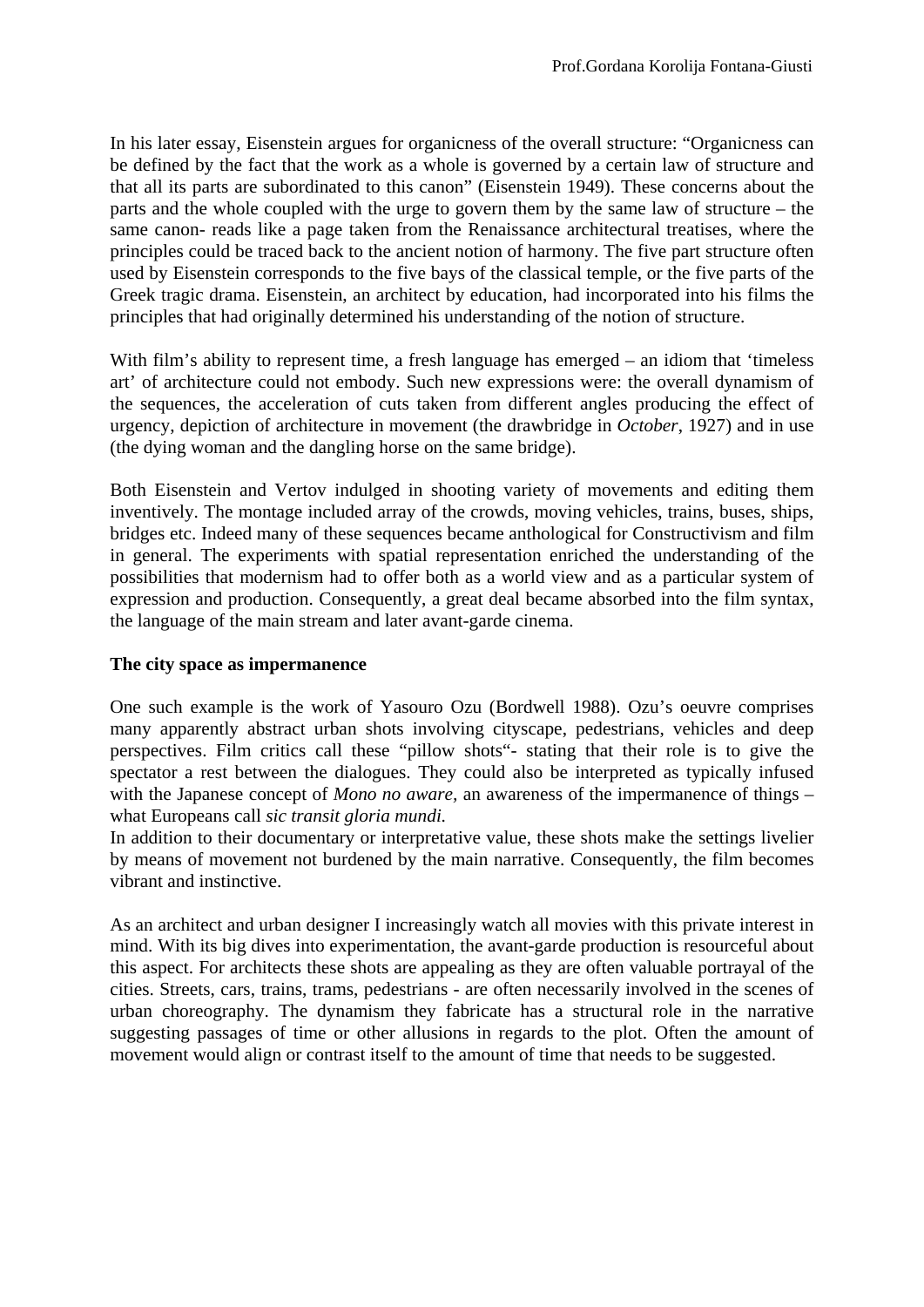

**Figure 4. Yasouro Ozu,** *Tokyo Story,* **1953** 

In Ozu's portrayals of Japanese cities in the 1950s, the "pillow shots" have a structure that often includes a poster or a sign in the first plan while the background contains movement. The movement is generally slow and sometimes interlaced with signs; rare pedestrians meander around city corners. Sharp-angled perspectives with layering of void spaces are deployed for the depth of the picture containing gentle strata of shimmering lights, occasional unhurried movement of people and vehicles, floating drapery etc. Shadows are often from the side and under approximately forty five degrees. Characters are implied by their absences. The shots capture time and its passage suggesting the transcendence of the city space 'Fig. 4'.

#### **The space of a wounded city**

In this context it is impossible not to mention *Hiroshima mon amour* (1959) the seminal film by Alain Resnais. The film works through the superimposition of the narrative (text and screenplay by Margueritte Duras) and the city.

A French young woman has spent the night with a Japanese man, at Hiroshima, where she went to shoot a film about peace. He, a married architect, reminds her, an actress, of the first man she loved during World War II – he was a German soldier. The lovers feel deep passion for each other and she discloses him her secret. The main themes of this film are memory and oblivion.

The main structure of the film consists of the juxtaposition of sequences depicting, on the one hand, the post nuclear context of the ravaged city and on the other, the scenes of the lovers' discourse. The extreme state of the city is presented by the portrayal of its wounded and desolate inhabitants. Through the camera lenses of the French actress we see the defects and disfigurations of the survivors. The gravity of the city's impairment and the parallel emergence of life in the empty spaces between the ruins, fourteen years after the fatal nuclear bombing, are both fascinating and sore. The black and white shots and the documentary footage reinforce the historicity of the event 'Fig. 5'.

The documentary aspects of the film are intertwined with the shots of a hand touching the body. The sound track of her voice provides the underlying rhythm. The woman's admission of the utmost love (culminating in: "*Tu me tues, tu me fais du bien*"), is edited to correspond to the gradual opening of the shots, gliding into the city by means of lengthy perspectives caught by the moving camera that penetrates the layers of urban walls and concludes its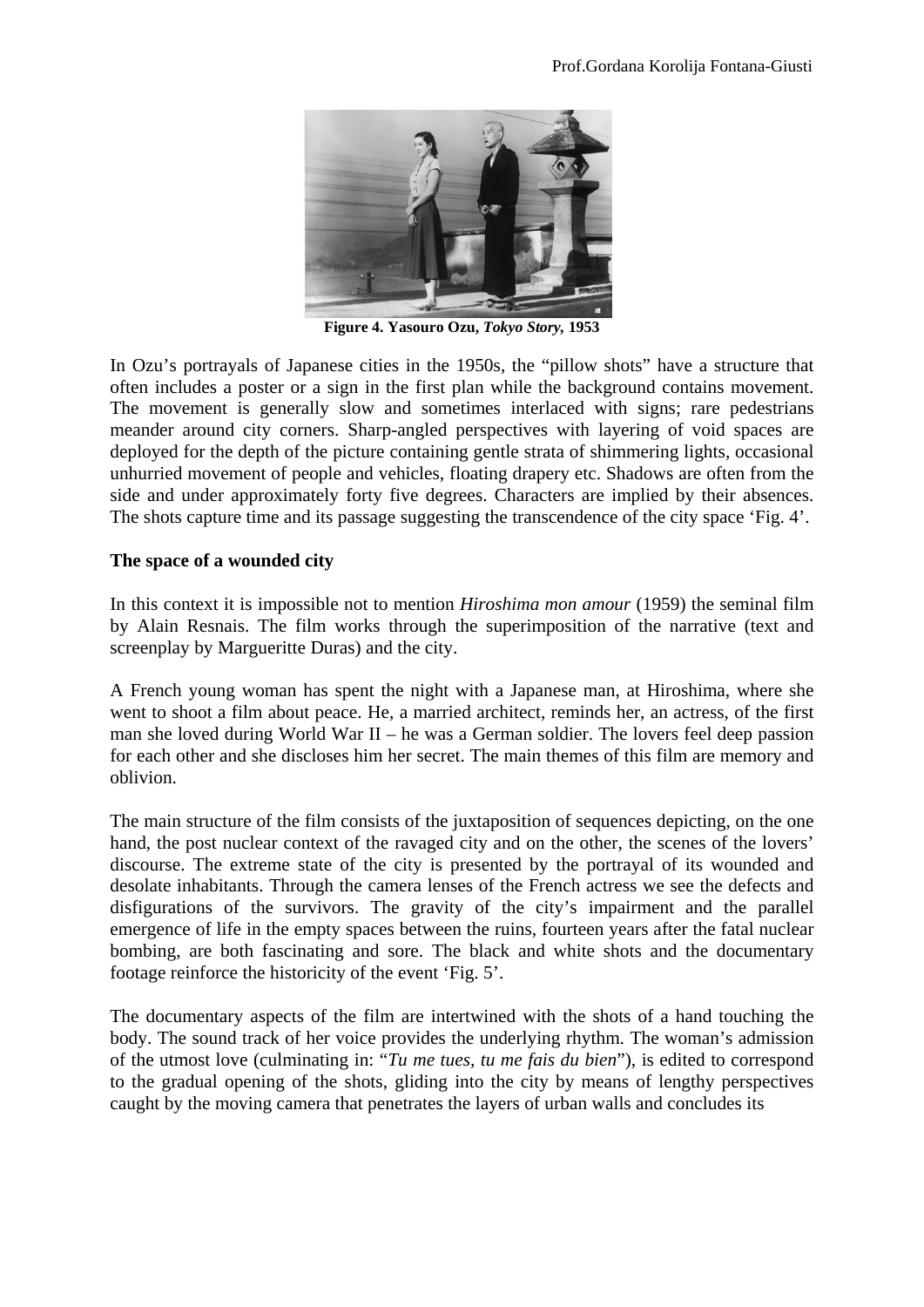

 **Figure 5. Alain Resnais,** *Hiroshima mon amour,* **1959** 

journey in the centre. These sequences, and possibly the whole film, are the prime example of urban metaphors.

#### **The city space as drama**

Situationist International (1957-78) provides another set of experimental examples relevant for our subject of the avant-garde film's contribution to the understanding of the space in the city.

Debord's films have the form of a manifesto, where the visual language borrowed from the revolutionary posters. Debord records his own voice on the sound track, with slogans such as: "The spectators do not find what they desire, they desire that what they find." The films often quote leftist proclamations taken from Marx, Nietzsche, Hegel, Bakunin, Wilhelm Reich etc.. They are mixed with commercial advertising, newspaper articles, comic strips etc.

Situationists believed that the repetitive gestures of everyday were destroying the public life. They were concerned with the human experience transformed and replaced by spectacle and consumption. The protagonists believed in actively constructing new 'situations' of daily life in the city in order to confront alienation. This had involved psychogeography- creation of games at urban sites where play is a free and imaginative activity. Situationists could be credited for inventing the "unitary urbanism" which meant seeing the city in a new integrated way.

#### **Conclusion**

Through the selected examples this paper has demonstrated how the innovative language of the avant-garde film of the twentieth century had managed to establish itself in our consciousness. It has explained and analysed this phenomenon by focusing on the selected examples and on the space of the city.

These examples and their subsequent re-evocation in the works of the following generation of film makers (Hitchcock, Welles etc) has resulted in the fact that film is embedded part of our visual and mental mechanism when contemplating about the cities of today. There is plenty of evidence for this occurrence.

In conclusion I shall quote one observable trend. In visiting new places we are no longer simply surprised as we have almost always already seen them all on pictures and in film. Upon arrival on the actual site we now always (often unconsciously) compare what is front of